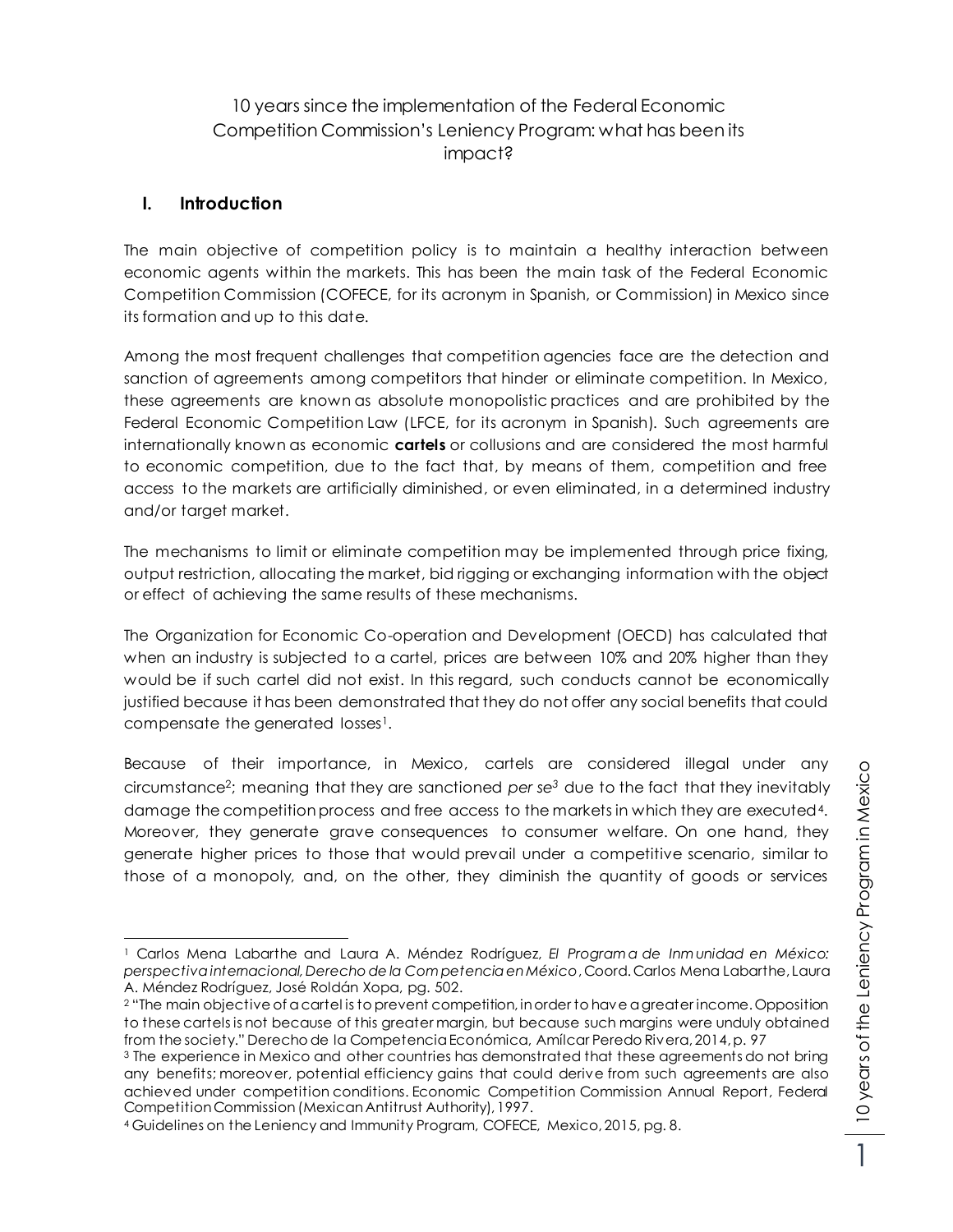produced, affecting economic growth5. In Mexico, cartels are subject to the highest administrative sanctions and are also criminally sanctioned.

Due to their nature, it is complicated to detect, prove and sanction them. Thus, competition authorities around the world have implemented alternative tools in order to detect and sanction members of cartels. As a result, special programs have been implemented intended to incentivize cartel members to report their conspiring associates in exchange of immunity or a total or partial reduction of the applicable sanctions.

In our country, this instrument is materialized in the Leniency Program, which is nurtured by the experience of the best international practices and consists of a tool that helps COFECE detect and sanction economic cartels. This Program was implemented in 2006 through an amendment to the LFCE and in in 2016 it celebrates its 10th anniversary.

### **II. What is the Leniency Program?**

**The Leniency Program may be defined as the tool implemented by competition agencies in order to facilitate the detection of cartels and the gathering of the evidence required to prove their existence, in exchange of a total or partial reduction of the appl icable sanctions.** 

The International Competition Network (ICN) has established that the benefits<sup>6</sup> of implementing Leniency Programs can be grouped together as:

- 1. **Deterrence**: making cartel membership less attractive as there is an increased risk that one of the cartel participants will report the existence of the cartel;
- 2. **Detection**: enabling the discovery of cartels, as there is an increased likelihood of the cartel being reported;
- 3. **Sanctioning**: making the punishment of co-conspirators more likely as it provides competition agencies with first-hand, direct "insider" information or evidence that might otherwise be difficult to obtain;
- 4. **Cessation:** causing cartels to cease operation because one or more of the participants terminate their participation, either because they have applied for leniency or because they are concerned that one or more of their co-conspirators has or will apply for leniency; and
- 5. **Cooperation**: facilitates international cooperation in cartel investigations since many leniency programs establish that the applicant must inform if it has sought leniency in other jurisdictions and provide a waiver*<sup>7</sup>* allowing communication between those competition agencies.

 $\overline{a}$ <sup>5</sup> Absolute Monopolistic Practices, COFECE's webpage,

<https://www.cofece.mx/cofece/index.php/cofece/que-hacemos/practicas-monopolicas-absolutas> Date: 20 September 2016.

<sup>6</sup> *Anti-cartel Enforcem ent Manual, International Com petition Network* (ICN), 2014, pg. 4.

<sup>7</sup> In Mexico it is understood as amean by which the applicant authorizes COFECE to make exceptions to its confidentiality obligation regarding the identity of the applicant, procedural information and/or documents, in order for the general Directorate of investigations to be able to approach other competition authorities in connection with the application.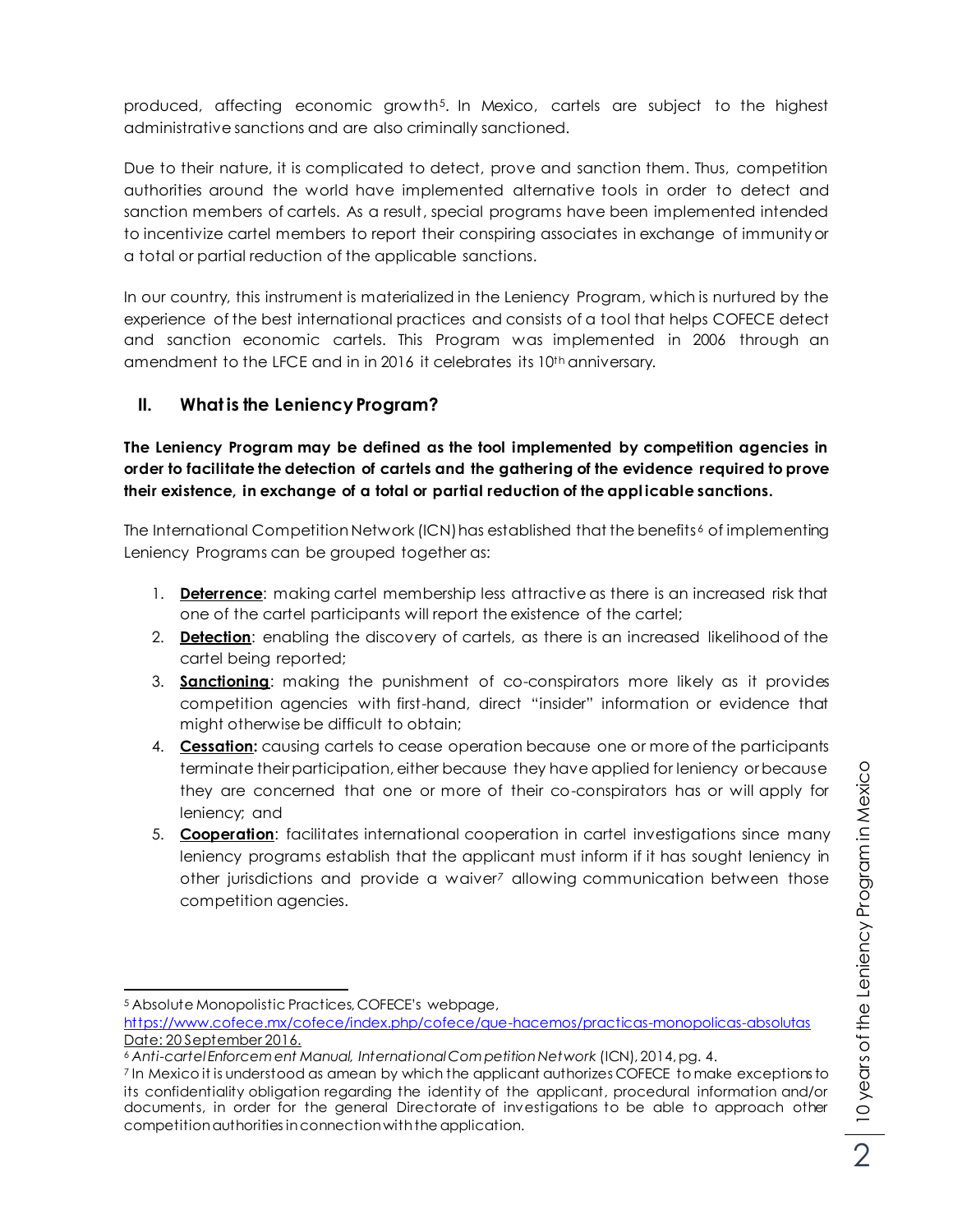## III. **Why create a Leniency Program in Mexico? International benchmarks**

**The fight against cartels is a priority across the world and is one of the main motivations to strengthen international cooperation among agencies. In Mexico, the implementation of best international practices for prevention, detection and sanction of cartels has been intended, thus the Leniency Program was implemented in 2006.**

The first Leniency Program in the world was created in the United States in 1978; however, it did not have the success that was expected. In order to foster applications to the program, the Antitrust Division of the Department of Justice expanded its Leniency Program in 1993 with the Corporate Leniency Policy. The generosity and transparency of the program were dramatically increased: the amnesty (100% fine reduction) was automatically granted to the first cartel member (Section A leniency, before an investigation has begun). Moreover, the treatment was extended to two other areas: (1) full amnesty to applications presented once the investigation stage had initiated (Section B leniency, which could also grant a 100% reduction of the fine) and (2) amnesty against criminal prosecution of all officers, directors and employees if the confession was presented as a truly corporate act<sup>8</sup>.

The success of the program was quickly noted by competition authorities elsewhere. The European Union adopted its first Leniency Program in 1996. In fact, by 2013 all 28 members of the European Union, except for Malta, had a Leniency Program<sup>910</sup>. On the other hand, South Korea was the first Asian country to adopt a Leniency Program, established in 1997<sup>11</sup>. Subsequently, the rest of the world adopted Leniency Programs<sup>12</sup>: Canada, Brazil and New Zealand in 2000; Norway, Switzerland and Singapore in 2004; Mexico and Japan in 2006; Russia in 2007; Turkey in 2009; Colombia in 2010 and China in 2011.

[http://www.usdoj.gov/atr/public/guidelines/0091.htm.http://www.usdoj.gov/atr/public/guidelines/0091.](http://www.usdoj.gov/atr/public/guidelines/0091.htm) [htm.](http://www.usdoj.gov/atr/public/guidelines/0091.htm)

 $\overline{a}$ <sup>8</sup> "T*ruly corporate act*". Reference:

<sup>9</sup> *Authorities in EU Mem ber States which operate a Leniency Program me*, 2007,

[http://ec.europa.eu/competition/antitrust/legislation/authorities\\_with\\_leniency\\_programme.pdf](http://ec.europa.eu/competition/antitrust/legislation/authorities_with_leniency_programme.pdf), Consulting on 13th September 2015.

<sup>10</sup> *Evaluating Antitrust Leniency Programs*, Borrell Joan-Ramon, Jiménez Juan Luis y Garcia Carmen, 2013, p. 108.

<sup>11</sup> *How does a corporate leniency program affect cartel stability? Em pirical evidence from Korea*, Jeong Choi Yun and Soo Hahn Kyoung, 2011, p. 2.

<sup>12</sup> *Evaluating Antitrust Leniency Programs*, Borrell Joan-Ramon, Jiménez Juan Luis y Garcia Carmen, 2013, p. 108.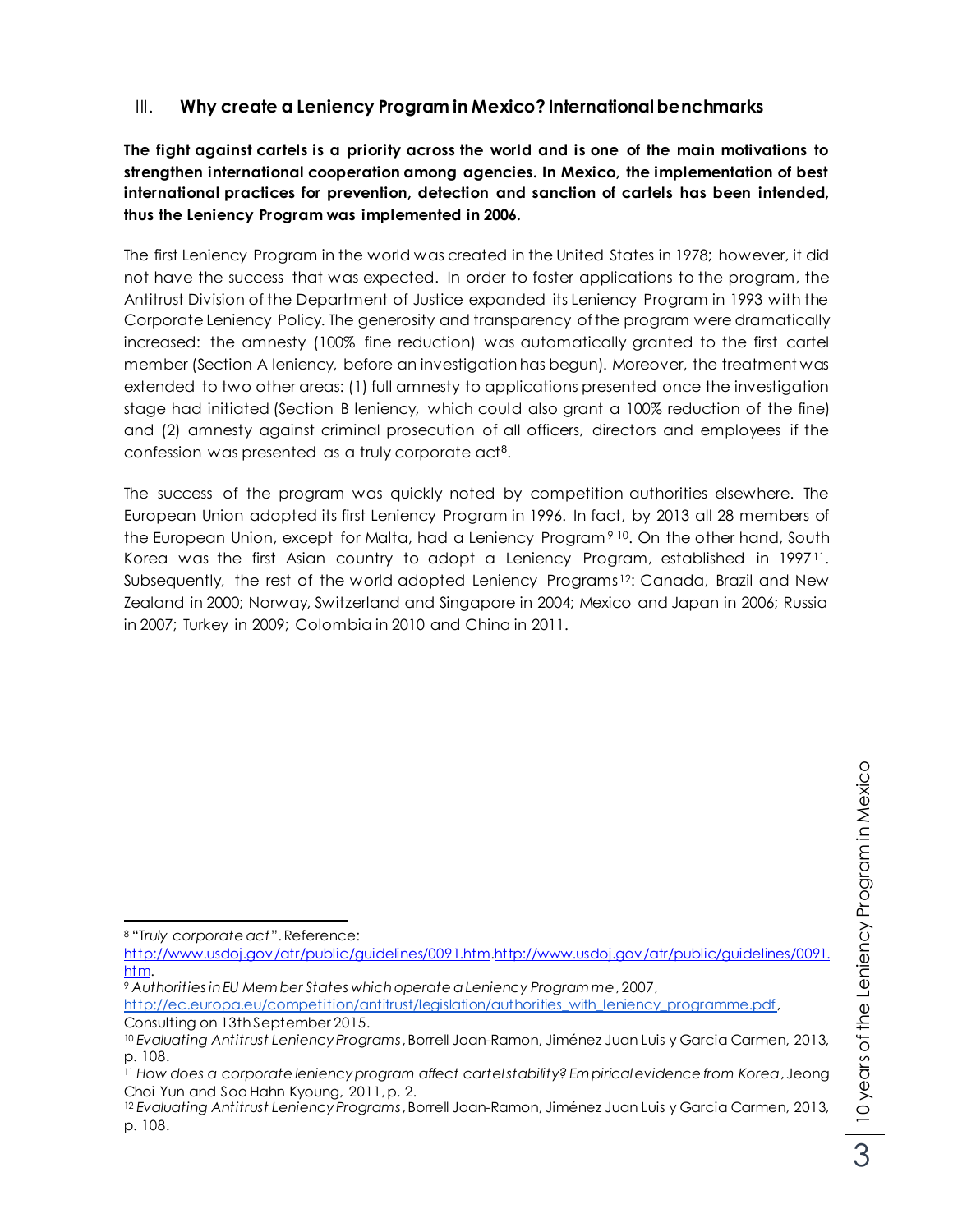Broadly13, Leniency Programs adopted by competition agencies across the world, differ in two aspects14: i) the criteria to be accepted, either before an investigation has begun, once it has begun or before it is concluded, and ii) how much can the fines be reduced.

In Mexico, the Leniency Program was consolidated during 2009, the year in which the former Federal Competition Commission (COFECO, for its acronym in Spanish) successfully concluded the first investigation in which an economic agent applied to the fine reduction benefit<sup>15</sup>. In order to increase its efficiency and to obtain better results, it was considered that such program required clear, transparent and well defined rules in order to give more certainty to the economic agents that wished to apply to it; therefore, the first Guidelines of the Leniency Program were published on December 2010<sup>16</sup>.

## **IV. In order to create a successful leniency program, what elements should be considered?**

| <b>Clarity in the amount</b><br>and nature of the<br>sanctions | For a Leniency Program to be successful, even without the threat of criminal<br>sanctions, it is necessary that fines are severely punitive in order to attract<br>amnesty applicants <sup>17</sup> .<br>It is important to note that cartel activity will not be reported if the potential<br>penalties are perceived by economic agents as outweighed by the<br>potential rewards. Fines must be sufficiently severe so that they will not be<br>viewed simply as a cost of doing business.<br>On the other hand, a jurisdiction that does not impose liability and criminal<br>sanctions to individuals will not be as successful at inducing amnesty<br>applications as one that does because, ultimately, individuals have the |
|----------------------------------------------------------------|-------------------------------------------------------------------------------------------------------------------------------------------------------------------------------------------------------------------------------------------------------------------------------------------------------------------------------------------------------------------------------------------------------------------------------------------------------------------------------------------------------------------------------------------------------------------------------------------------------------------------------------------------------------------------------------------------------------------------------------|
|                                                                | most to lose $18$ .                                                                                                                                                                                                                                                                                                                                                                                                                                                                                                                                                                                                                                                                                                                 |
| Real possibility of<br>defection                               | The second prerequisite for building an effective leniency program is<br>instilling a genuine fear of detection on behalf of the competition                                                                                                                                                                                                                                                                                                                                                                                                                                                                                                                                                                                        |

 $\overline{a}$ <sup>13</sup> *"The differences between the leniency program mes relate m ainly to the "m arker" system, as well as the availability and scope of leniency for individuals. As there is no single leniency program me in the EU, leniency program mes operated by the NCAs on the one hand and by the EC on the other are autonom ous and independent of one another. This m eans that in cases of international or EU/EEA-wide cartels separate applications for leniency m ust be m ade in all jurisdictions concerned."* [Marcin Trepka](https://www.competitionpolicyinternational.com/profile/show/27609/) *& Martyna Wurm , Leniency Program s – The Devil Is In The Details***.** Fuente: [https://www.competitionpolicyinternational.com/leniency-programs-the-devil-is-in-the](https://www.competitionpolicyinternational.com/leniency-programs-the-devil-is-in-the-details/?utm_source=CPI+Lista+Combinada&utm_campaign=cc95e276b6-September_21_20169_20_2016&utm_medium=email&utm_term=0_ee26de8909-cc95e276b6-236762853)[details/?utm\\_source=CPI+Lista+Combinada&utm\\_campaign=cc95e276b6-](https://www.competitionpolicyinternational.com/leniency-programs-the-devil-is-in-the-details/?utm_source=CPI+Lista+Combinada&utm_campaign=cc95e276b6-September_21_20169_20_2016&utm_medium=email&utm_term=0_ee26de8909-cc95e276b6-236762853)

[September\\_21\\_20169\\_20\\_2016&utm\\_medium=email&utm\\_term=0\\_ee26de8909-cc95e276b6-236762853](https://www.competitionpolicyinternational.com/leniency-programs-the-devil-is-in-the-details/?utm_source=CPI+Lista+Combinada&utm_campaign=cc95e276b6-September_21_20169_20_2016&utm_medium=email&utm_term=0_ee26de8909-cc95e276b6-236762853) <sup>14</sup> Corporate Leniency Programs and the Role of the Antitrust Authority in Detecting Collusion, Harrington Joseph E., 2006, p. 5.

<sup>&</sup>lt;sup>15</sup> The first case solved in which an economic agent applied to the benefits of the leniency Program was in the provision of professional services within the real estate market in the Chapala Lake; it was reported in 2007.

<sup>16</sup> Federal Competition Commission Annual Report, 2010.

<sup>17</sup> *Cornerstones of an Effective Cartel Leniency Program me*, Hammond Scott D, 2008, p. 5.

<sup>18</sup> *Cornerstones of an Effective Cartel Leniency Program me*, Hammond Scott D, 2008, p. 6.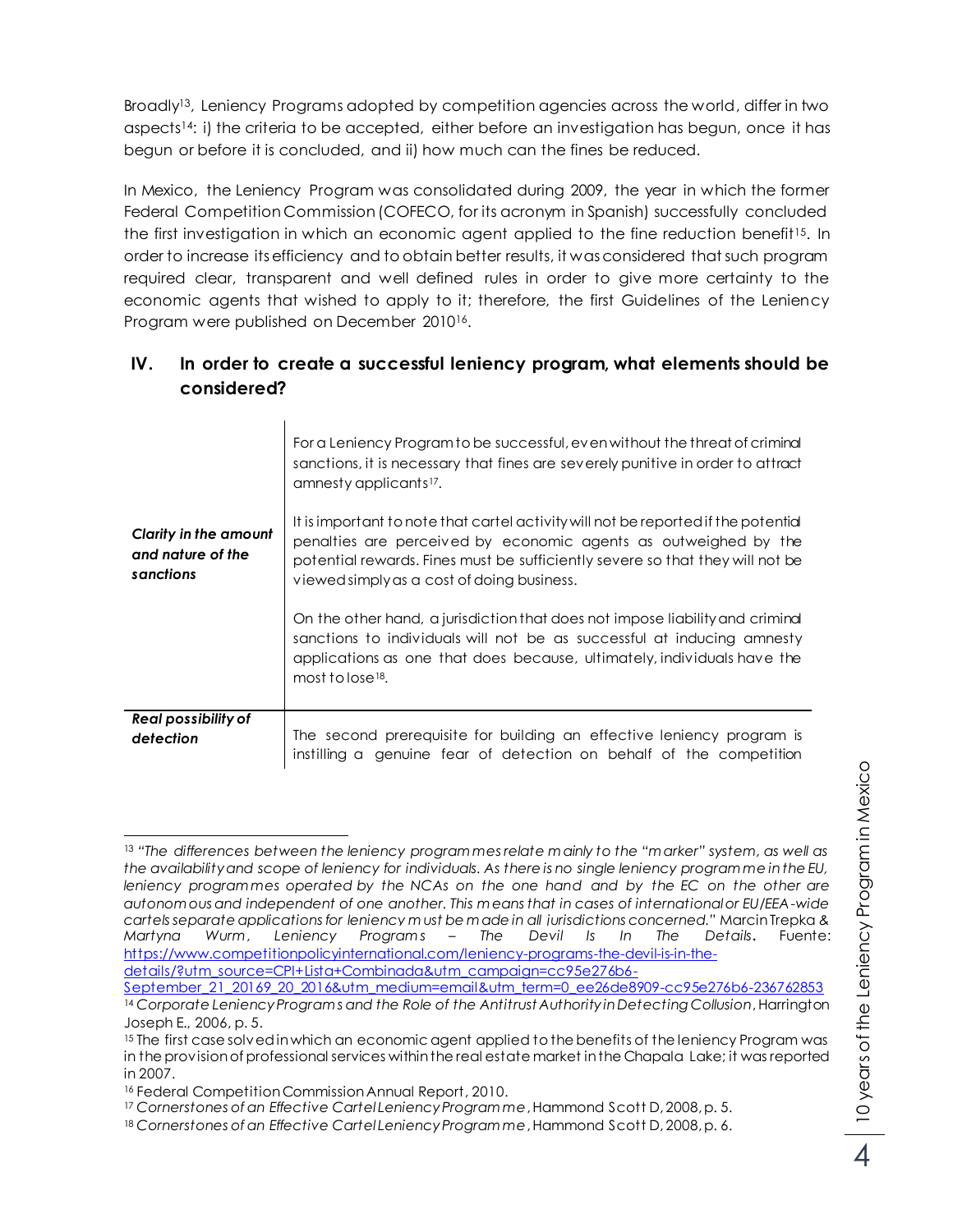|                                                                   | authorities <sup>19</sup> . Competition authorities must cultivate an environment in which<br>a significant risk of detection is perceived.                                                                                                                                                                                                                                                                                                                                                                                                                                                                                                            |
|-------------------------------------------------------------------|--------------------------------------------------------------------------------------------------------------------------------------------------------------------------------------------------------------------------------------------------------------------------------------------------------------------------------------------------------------------------------------------------------------------------------------------------------------------------------------------------------------------------------------------------------------------------------------------------------------------------------------------------------|
|                                                                   | If cartel members perceive a genuine risk of detection, then a leniency<br>program can build on that fear and create distrust inside the cartel,<br>therefore, cartel members can no longer afford to trust one another. The<br>rewards for self-reporting and applying to the leniency program are too<br>great. The dynamic creates a race to be the first to the enforcer's office $20$ .                                                                                                                                                                                                                                                           |
| Predictability and<br>transparency in the<br>enforcement policies | Predictability and transparency are basic elements which allow economic<br>agents to calculate the costs and benefits of applying to the Leniency<br>Program. In addition, it allows them to predict with a high degree of<br>certainty how they will be treated if they seek leniency and what the<br>consequences will be if they do not <sup>21</sup> . Furthermore, some authors note that<br>it is important that firms believe it is within their control to receive leniency <sup>22</sup> .<br>The competition authority must advertise the scope, requirements and<br>policies of the leniency program so that possible applicants understand |
|                                                                   | what requirements they will need to fulfil in order to receive the benefits of<br>leniency and what they must do to maintainit.<br>This has the objective to guarantee transparency and predictability of the<br>program, determine the rules for participating in it and to give certainty of<br>its functioning. By doing so, economic agents will be given security and,<br>ultimately, be motivated to apply.                                                                                                                                                                                                                                      |
| Confidentiality                                                   | Along with predictability and transparency, confidentiality of the<br>information given to the competition agency must be guaranteed.<br>Generally, leniency programs are implemented for companies to avoid<br>being in a situation worse than if they had not applied to the program <sup>23</sup> .<br>Therefore, competition authorities must have the ideal mechanisms to<br>guarantee the protection of confidential information.                                                                                                                                                                                                                |
| <b>Advertising</b>                                                | An economic agent will be more inclined to apply to the leniency program<br>if he thinks that detection and conviction are more probable. Also, if it thinks<br>that another cartel member can apply. What can competition authorities<br>do to strengthen these beliefs? <sup>24</sup> They can advertise the program and<br>remind economic agents that they are watching, that their fellow cartel<br>members may apply to the leniency program and that they have imposed<br>sanctions for engaging in a cartel.                                                                                                                                   |

 $\overline{a}$ <sup>19</sup> Op. Cit.p. 6.

<sup>24</sup> *Corporate Leniency Program s and the Role of the Antitrust Authority in Detecting Collusion*, Harrington Joseph E., 2006, p. 23.

<sup>20</sup> Op. Cit. p. 6.

<sup>21</sup> *Cornerstones of an Effective Cartel Leniency Program me*, Hammond Scott D, 2008, p. 6.

*<sup>22</sup> Corporate Leniency Program s and the Role of the Antitrust Authority in Detecting Collusion*, Harrington Joseph E., 2006, p. 19.

<sup>23</sup> Carlos Mena Labarthe y Laura A. Méndez Rodríguez, El Programa de Inmunidad en México: perspectiva internacional, Derecho de la Competencia en México, Cord. Carlos Mena Labarthe, Laura A. Méndez Rodríguez, José Roldán Xopa, p. 514.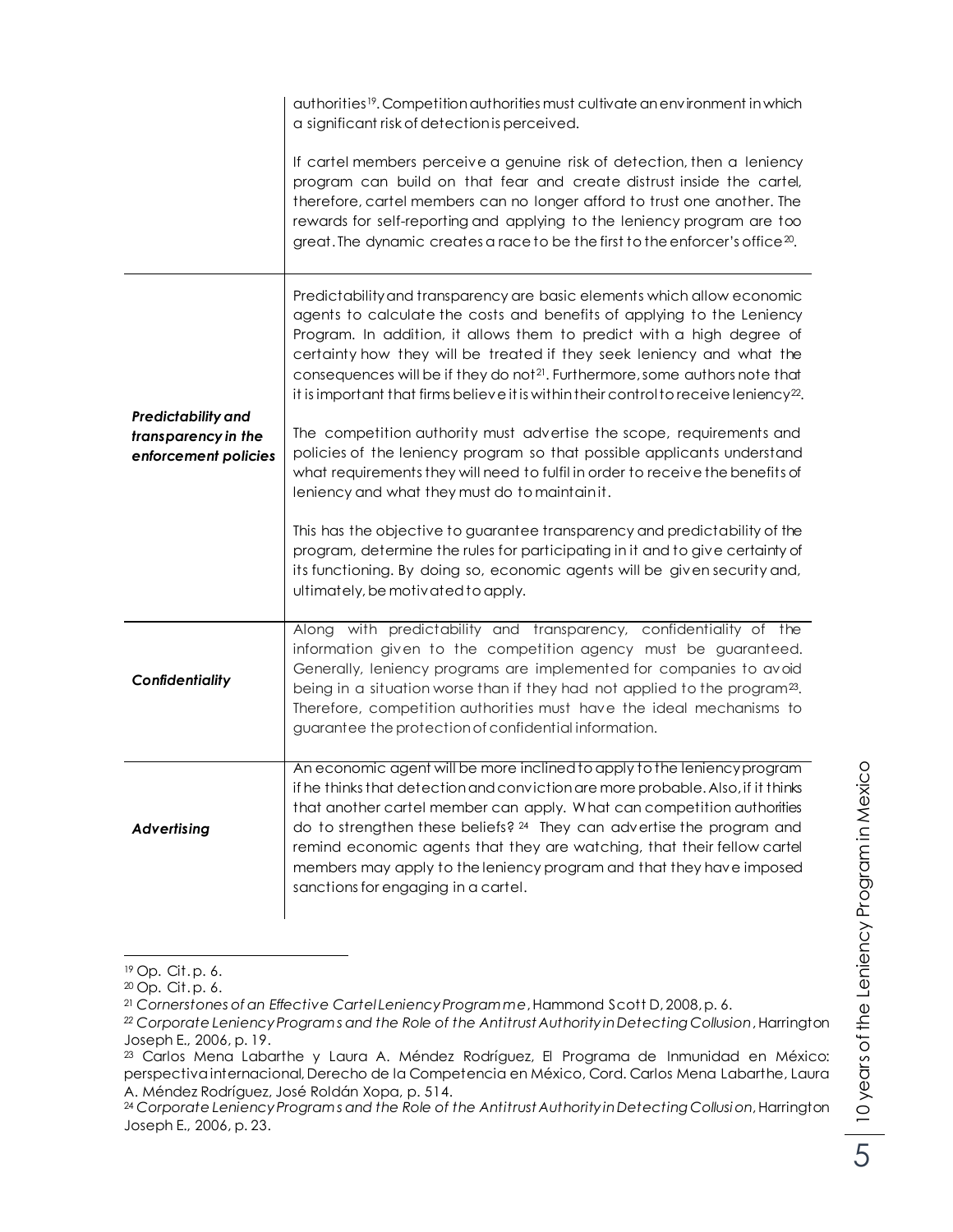It is important that a competition agency promotes and advertises its enforcement policies to the private sector; reminding them continuously of the consequences of anticompetitive conducts.

## **V. Analysis of Mexico's Leniency Program development**

The first and most important moment in the history of economic competition in Mexico is, undoubtedly, Congress' approval in December 1992 of the LFCE as a direct conseauence of signing into the North America Free Trade Agreement (Nafta) and, along with this, the formation of COFECO. The LFCE enacted in 1992 was amended several times, although the most relevant amendments were in 2006 and 2011. Finally, in 2014, the new LFCE was enacted, by means of which the constitutional amendment of 2013 was implemented.

Since 1998, the former Federal Competition Commission was clear on its position regarding absolute monopolistic practices, considering them the most harmful to competition and free market access. Likewise, they have been considered as the most difficult to detect and prove due to the secrecy of how cartel member's act<sup>25</sup>. Therefore, the necessity of incorporating tools such as the Leniency Program in our legal framework was made evident in the Commission's annual reports <sup>26</sup>. Such tool was materialized in an administrative program adopted on January 26, 2006 as an internal policy to grant leniency27.

Historical records show that the first program did not have the success expected; this was a result of to the fact that individuals, companies and lawyers did not trust the tool due to its lack of transparency and certainty regarding the competition authority's behaviour. Additionally, the fines for participating in a cartel or, in other words, in absolute monopolistic practices, were too low so economic agents were not motivated to apply.

Considering the abovementioned situation, a substantial amendment to the LFCE was made in June 28, 2006. Such amendment intended to incorporate some of the best international practices to the Mexican legal framework; thus consolidating the Leniency Program. In this regard, such program was materialized in the LFCE, empowering COFECO to grant fine reductions to the economic agents that applied to the program.

Likewise, the 2006 amendment increased the amount of the applicable fines to those economic agents who incurred, participated, contributed, facilitated or instigated the execution of absolute monopolistic practices, as well as in the cases of recidivism. The increases in fines to cartel members helped strengthen the incentives created by the

 $\overline{a}$ <sup>25</sup> Carlos Mena Labarthe and Laura A. Méndez Rodríguez, *El Program a de Inm unidad en México: perspectiva internacional, Derecho de la Com petencia en Méxic*o, Coord. Carlos Mena Labarthe, Laura A. Méndez Rodríguez, José Roldán Xopa, pg. 514.

<sup>26</sup> Comisión Federal de Competencia, Informe Anual 1998, México, p. 63.

<sup>27</sup> Carlos Mena Labarthe and Laura A. Méndez Rodríguez, *El Program a de Inm unidad en México: perspectiva internacional, Derecho de la Com petencia en México*, Coord. Carlos Mena Labarthe, Laura A. Méndez Rodríguez, José Roldán Xopa, pg. 515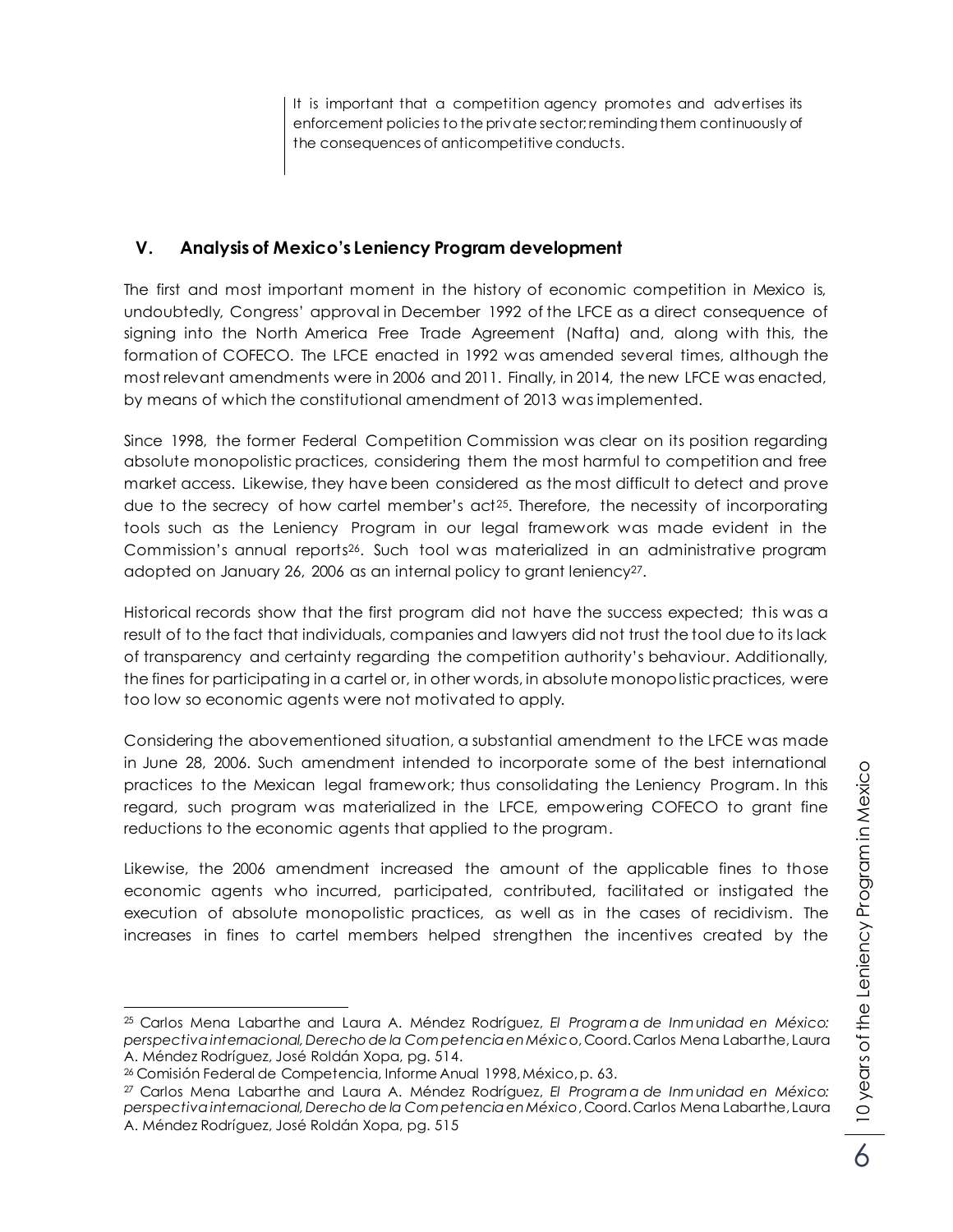program28. Internally, the formation of the General Directorate for Investigations Regarding Absolute Monopolistic Practices strengthened the program too in 2007; as such body would be in charge of its management and follow -up.

In this regard, to foster and develop the program, and looking to generate greater transparency, certainty and security regarding the competition authority's behaviour, the first Guidelines on the Leniency and Immunity Program were published in 2010. Only in 2011, 20 applications were received, both from national and international economic agents.

In response to the increasing importance and transcendence of competition in the economic sphere of the country, a new amendment to our legal framework was contemplated in 2011. With this amendment, COFECO was empowered with the capacity to carry out surprise on-site inspections and reproduce electronic information in such inspections; moreover, the maximum amount of the applicable fines was increased, passing from a fixed cap to a percentage of the economic agent's income, and engaging on absolute monopolistic practices was made a criminal offense. These modifications resulted in the strengthening of the Leniency Program by increasing the risk of detection and the seriousness of the sanctions, even considering criminal liability for individuals that incurred in collusive conducts29.

With the constitutional reform of 2013, published in the Federation's Official Gazette (DOF, for its acronym in Spanish) on June 11th, today's COFECE was formed as an autonomous constitutional body. The powers of this new agency were increased, preserving COFECO's duties. In this regard, the reform aimed to create a new agency in charge of defending and promoting economic competition in the country, with full autonomy, independence and new powers. Such powers are limited by an institutional system of checks and balances that, among other things, demands greater transparency and accountability from the Commission. Therefore, there was a separation of the authority that carried out the investigation from the one that resolved the trial like procedure.

The foregoing was consolidated in the new LFCE, published in the DOF on May 23, 2014. Also, amendments to the Federal Criminal Code were made. In that regard, prohibitions to perform as director, manager, executive agent, legal representative or attorney-in-fact of companies for a maximum period of five years and fines of up to approximately USD  $$802, 716.75^{30}$  for those who, directly or indirectly, participate in monopolistic practices or illicit concentrations, in the name or on behalf of companies. Additionally, criminal penalties were increased.

Under Article 103, within the Leniency and Fines Reduction Procedures chapter, the new LFCE prescribes the Leniency Program with some modifications and retakes the general aspects of the program included in the previous LFCE. Additional details of the Leniency Program are also included in Articles 114, 115 and 116 of the Regulations of the LFCE, published in the DOF on

 $\overline{a}$ <sup>28</sup> Carlos Mena Labarthe and Laura A. Méndez Rodríguez, *El Program a de Inm unidad en México: perspectiva internacional, Derecho de la Com petencia en México*, Coord. Carlos Mena Labarthe, Laura A. Méndez Rodríguez, José Roldán Xopa, pg. 516

<sup>29</sup> Op. Cit. p. 516

 $30$  At an exchange rate of MXN\$18.19 per US dollar (average exchange rate for 2016).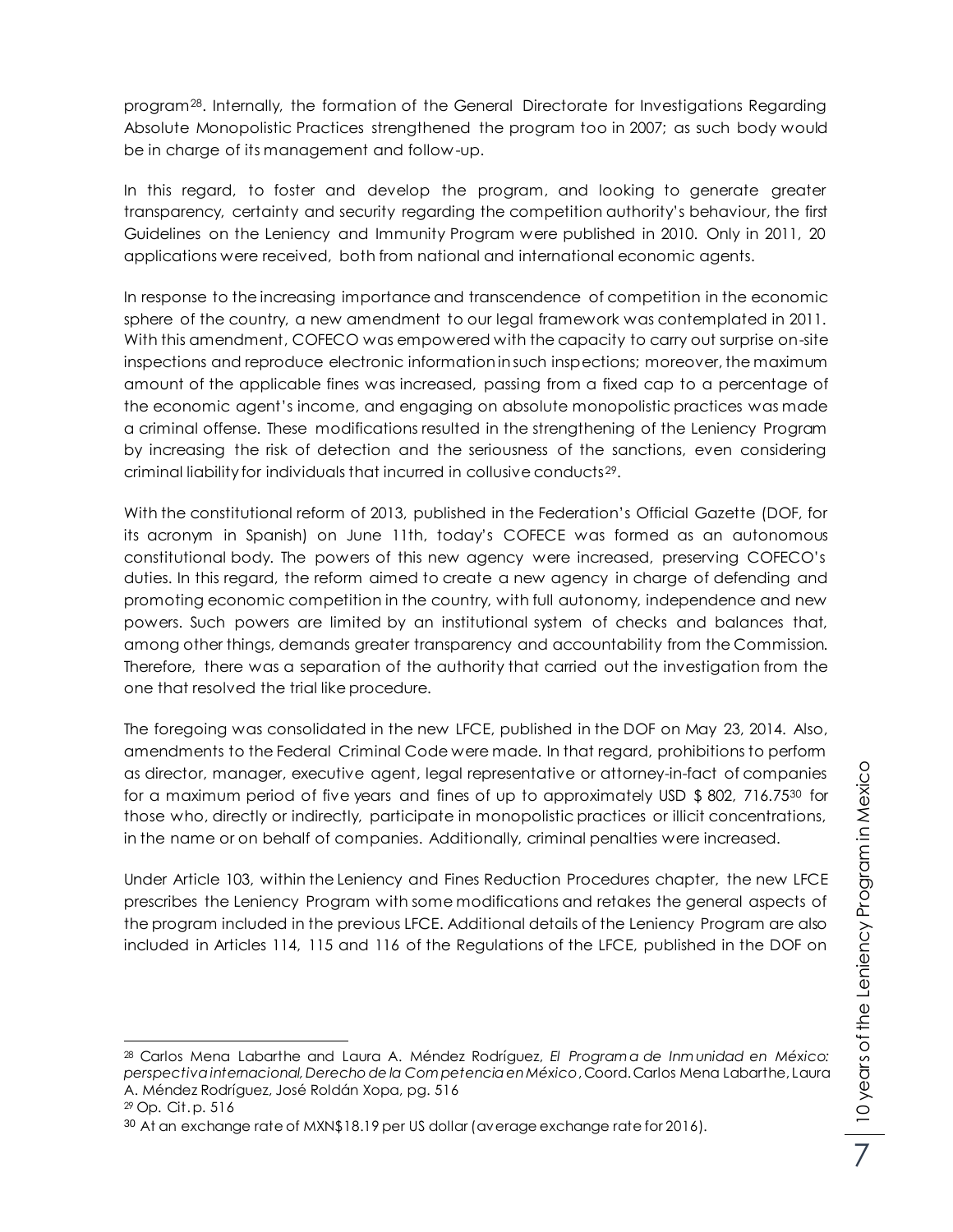November 10, 2014. <sup>31</sup> Likewise, this new law considers the exchange of information between economic agents as an absolute monopolistic practice, when such exchange has as purpose or effect those established in the other absolute monopolistic practices provided in sections I through IV of article 53 of the LFCE.

On June 25, 2015, derived from the new powers to issue guidelines that inform the public about its proceedings, COFECE published new Guidelines on the Leniency and Immunity Program. These Guidelines seek to become a tool to facilitate the understanding of the program.

In that regard, the previous amendments importantly contributed to guarantee the success of the Leniency Program, especially regarding the clarity on the amount and nature of the sanctions; the real possibility of detecting a cartel; and the predictability, transparency and confidentiality of COFECE's proceedings.

### **VI. Applicable legal framework of the Leniency Program in Mexico: Where are we standing?**

The LFCE prohibits monopolistic absolute practices, which consist of contracts, agreements, arrangements, or combinations among competing economic agents. Monopolistic absolute practices have, as purpose or effect, any of the following:

| <b>Price fixing</b>            | To fix, raise, coordinate or manipulate the sale or<br>purchase price of goods or services supplied<br>$\alpha$<br>demanded in the markets.                                                                                                        |  |
|--------------------------------|----------------------------------------------------------------------------------------------------------------------------------------------------------------------------------------------------------------------------------------------------|--|
| Output restriction             | To establish an obligation not to produce, process,<br>distribute market or acquire but only a restricted or limited<br>amount of goods or the provision or transaction of a<br>limited or restricted number, volume, or frequency of<br>services. |  |
| Market allocation              | To divide, distribute, allocate or impose portions or<br>segments of a current or potential market of goods and<br>services, by a determined or determinable group of<br>customers, suppliers, time spans or spaces.                               |  |
| <b>Bid rigging</b>             | To establish, arrange or coordinate bids or abstentions<br>from tenders, contests, auctions or purchase calls.                                                                                                                                     |  |
| <b>Exchange of information</b> | To exchange information with the purpose or effect of<br>fixing prices, restricting output, allocating markets, or<br>rigging bids.                                                                                                                |  |

 $\overline{a}$ <sup>31</sup> Carlos Mena Labarthe and Laura A. Méndez Rodríguez, *El Program a de Inm unidad en México: perspectiva internacional, Derecho de la Com petencia en México*, Coord. Carlos Mena Labarthe, Laura A. Méndez Rodríguez, José Roldán Xopa, pg. 517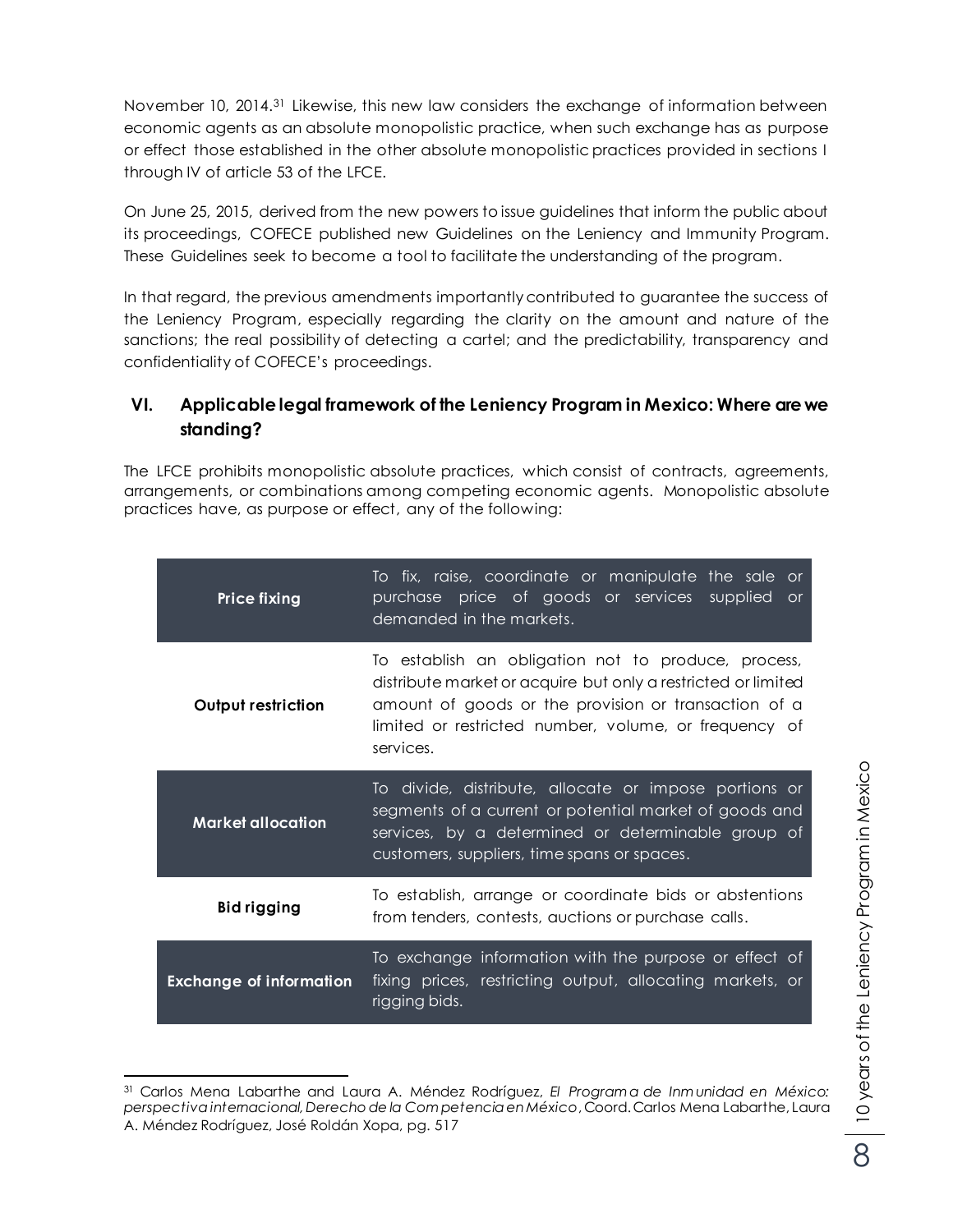Pursuant to Article 127 of the LFCE, the fine for engaging in absolute monopolistic practices may be of up to 10% of the economic agent's incomes. Moreover, those who, directly or indirectly, participate in monopolistic practices or prohibited concentrations, in the name or on behalf of economic agents, may be sanctioned with prohibition to be eligible to act as an undertaking's board member, manager, director, executive, agent, representative or legal representative for a maximum period of five years and fines of up to approximately USD \$ 802, 716.7532.

The previous modifications in the new LFCE intended to make the fines severe enough in order for economic agents that considered executing absolute monopolistic practices to assess the consequences of such conducts.

On the other hand, the Leniency Program's legal framework is provided for in Article 103 of the LFCE. The persons that may apply to the program are:

| Companies who: | 1. Have been engaging in absolute monopolistic practices.                                                                                         |
|----------------|---------------------------------------------------------------------------------------------------------------------------------------------------|
|                | 2. Currently are engaging in absolute monopolistic practices.                                                                                     |
|                | 3. Have been or currently are contributing, facilitating, fostering or<br>participating in the execution of an absolute monopolistic<br>practice. |

As well as:

 $\overline{a}$ 

|                  | 1. Have been engaging in absolute monopolistic practices in the<br>name or on behalf of companies.                                                |
|------------------|---------------------------------------------------------------------------------------------------------------------------------------------------|
| Individuals who: | 2. Currently are engaging in absolute monopolistic practices in<br>the name or on behalf of companies.                                            |
|                  | 3. Have been or currently are contributing, facilitating, fostering or<br>participating in the execution of an absolute monopolistic<br>practice. |

The requirements established in Article 103 of the LFCE are the following:

I. The applicant must be the first, among the economic agents or individuals involved in the conduct, to provide sufficient supporting evidence in its possession or which may be available which, in the Commission's judgment, allows the investigation

 $32$  Pursuant to the amendment made to Article 26 of the Political Constitution of the United Mexican States to separate the minimum wage as a unit measure, on January 28, 2016 the National Institute of Statistics and Geography (INEGI, for its acronym in Spanish) determined, by means of a publication in the DOF that for purposes of imposing fines, the minimum wage to be substituted by the daily value of the Unit of Measurement and Actualization, which value is of MXN\$73.04, the monthly value is of MXN\$2,220.42 and the annual value is of MXN\$ 26,645.04, during 2016.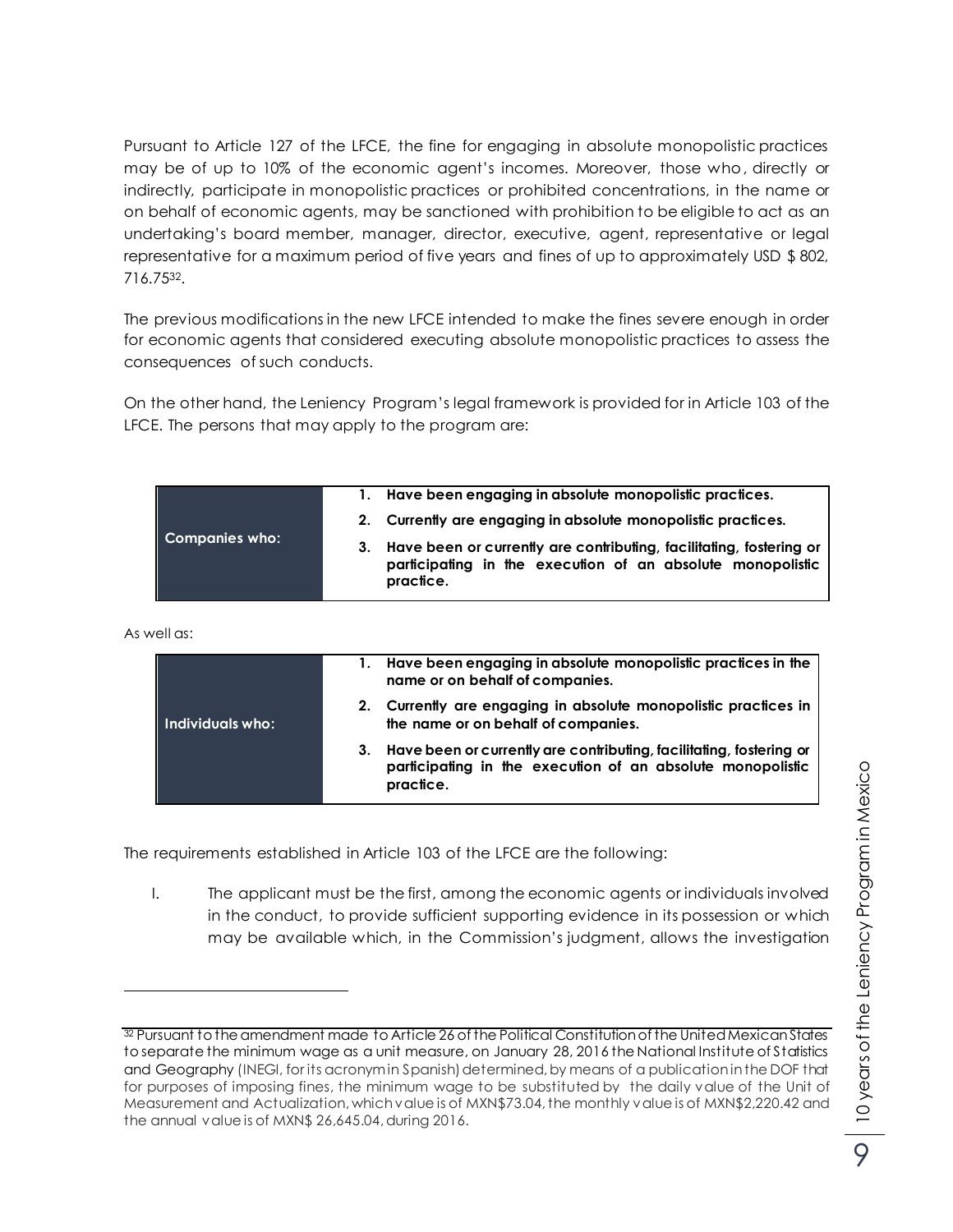procedure to be initiated or, if the case may be, allows for the presumption of the existence of an absolute monopolistic practice;

- II. The applicant must **cooperate fully and continuously** throughout the investigation and, if the case may be, within the trial-like procedure; and
- III. The applicant must undertake all necessary actions so as to no longer engage in the unlawful practice.

Subsequent applicants that are not the first ones may receive a fine reduction for as much as 50, 30 or 20 per cent of the maximum permitted fine, when additional evidentiary elements to those in possession of the Investigative Authority are submitted during the course of the investigation, and the other requirements under this article are met.

Likewise, it is established that the Commission will uphold as confidential the identity of the Economic Agent and the individuals who seek to apply for the benefits under this article.

It should be noted that the program provides for the opportunity to apply for its benefits to any economic agent, notwithstanding the form in which it has participated, the duration of the conduct, the location of the economic agent or its role within the cartel<sup>33</sup>.

Lastly, regarding criminal matters, Article 254 *bis* of the Federal Criminal Code establishes that those who enter into, order or execute contracts, agreements, arrangements, or combinations in order to carry out absolute monopolistic practices will be punished with imprisonment of 5 (five) to 10 (ten) years and with fines of 1,000 to 10,000 times the minimum daily wage. However, if the economic agents apply for the benefits of the Leniency Program provided for in Article 103 of the LFCE, they not be held criminally liable, as long as there is a previous decision from COFECE determining that the terms established in such provision and other applicable articles are met.

In order to analyse the information provided by the applicant, the Investigative Authority will have a term of 40 business days, extendable per four additional occasions.

### **VII. Principles of Mexico's Leniency Program**

COFECE considers it important that stakeholders have in mind that their conduct is guided by the following principles:

1. **Reciprocity,** meaning mutual correspondence between the parts. This principle is based on a strict adherence to the obligations established in the applicable regulations. Thus, it is expected from the economic agent to continue and direct its actions to cooperate constantly with the authority during the application process, the investigation and the trial-like procedure.

 $\overline{a}$ <sup>33</sup> Carlos Mena Labarthe and Laura A. Méndez Rodríguez, *El Program a de Inm unidad en México: perspectiva internacional, Derecho de la Com petencia en México*, Coord. Carlos Mena Labarthe, Laura A. Méndez Rodríguez, José Roldán Xopa, page 518.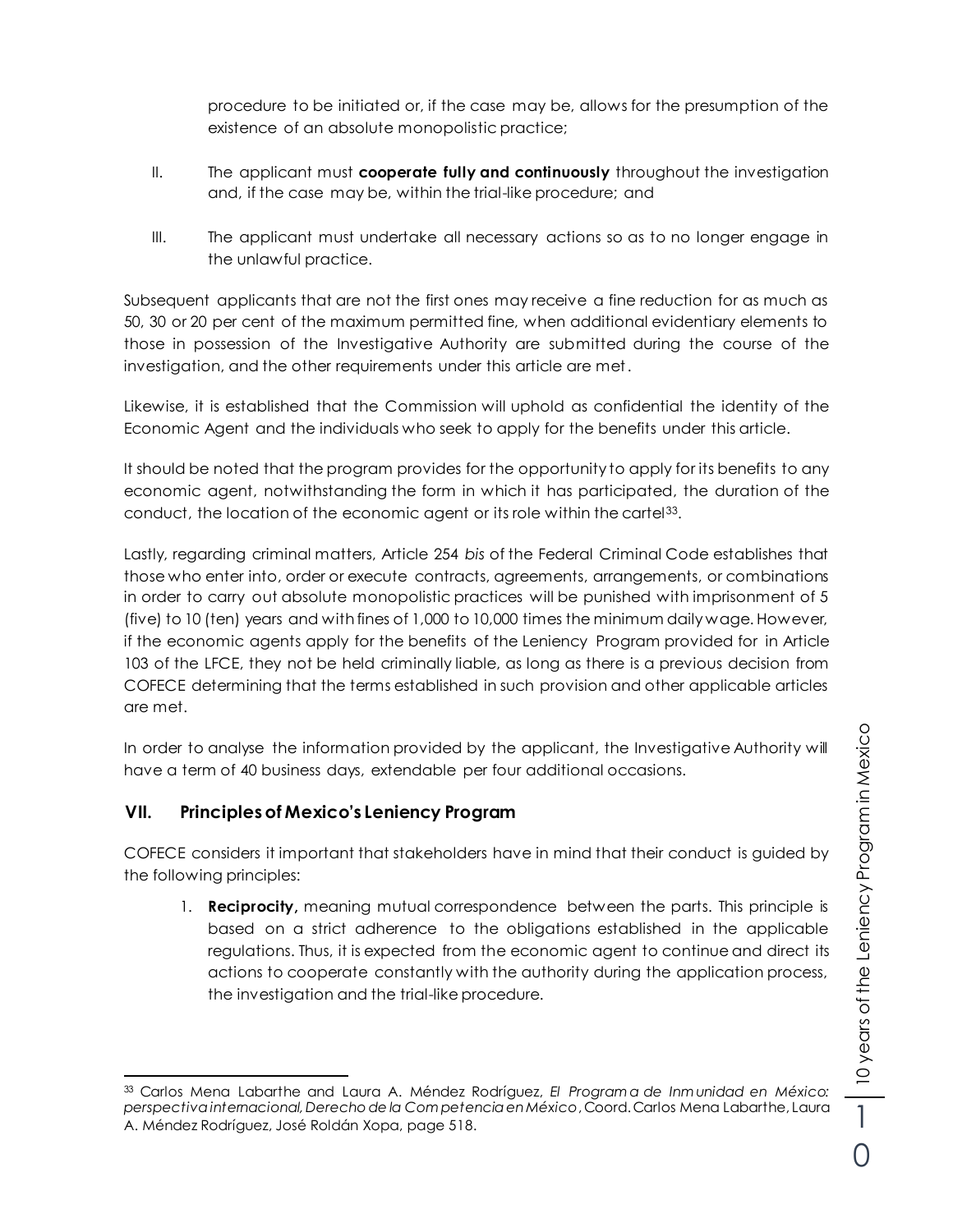2. **Confidentiality**, this refers to COFECE's clear obligation to keep confidential the identity of the economic agent applying to the program. On a daily basis, COFECE does various actions which range from handling confidential records, to which only authorized officials have access, to the omission of mentioning the economic agent as a beneficiary of the program in its resolution.

If deemed appropriate by COFECE, the economic agent may have the correlative obligation of confidentiality regarding the information given to the Commission, as well as the application.

### *Does Mexico's Leniency Program adopt international best practices?*

COFECE's Leniency Program complies with ICN's suggested good practices. The following are some of them:

| ICN <sub>34</sub>                                                                                                                                                                                                                                                                | <b>MEXICO</b> |
|----------------------------------------------------------------------------------------------------------------------------------------------------------------------------------------------------------------------------------------------------------------------------------|---------------|
| To make lenient treatment available when the leniency applicant<br>facilitates the competition agency's ability to prove a cartel.                                                                                                                                               |               |
| To <b>make lenient treatment</b> available when the competition agency is<br>unaware of the cartel and when the competition agency is aware of the<br>cartel but it does not have sufficient evidence to prosecute the cartel.                                                   |               |
| To use <b>markers</b> <sup>35</sup> in the leniency application process and grant extensions<br>to the applicant while allowing it to preserve its marker periods where a<br>leniency applicant is making a good faith effort to complete its application<br>in a timely manner. |               |
| To ensure that markers and extensions to marker periods maintain the<br>incentives for cartel participants to self-report their involvement in a cartel.                                                                                                                         |               |
| For the requirements for leniency to include full and frank disclosure of<br>relevant information or evidence and ongoing cooperation by the<br>leniency applicant, and if applicable, the leniency applicant's employees.                                                       |               |
| To provide lenient treatment (less than full leniency) for second and<br>subsequent cooperating cartel participants.                                                                                                                                                             |               |
| Where applicable, to encourage leniency applicants to <b>apply for leniency</b><br>in other jurisdictions where cartel conduct also occurred.                                                                                                                                    |               |
| To encourage a leniency applicant to provide a waiver that allows a<br>competition agency to discuss the application with relevant counterpart<br>agencies.                                                                                                                      |               |
| To keep the <b>identity</b> of the leniency applicant and <b>any information</b> or<br>provided by the leniency applicant <b>confidential</b> .                                                                                                                                  |               |

 $\overline{a}$ <sup>34</sup> *Anti-cartel Enforcem ent Manual, International Com petition Network* (ICN), 2014. p. 22-23

1

<sup>35</sup> In Mexico, we have a marker system that chronologically orders the applications presented. At the moment of the presentation of the application, an alphanumeric code is assigned as well as a marker. The marker indicates the moment when the application was made.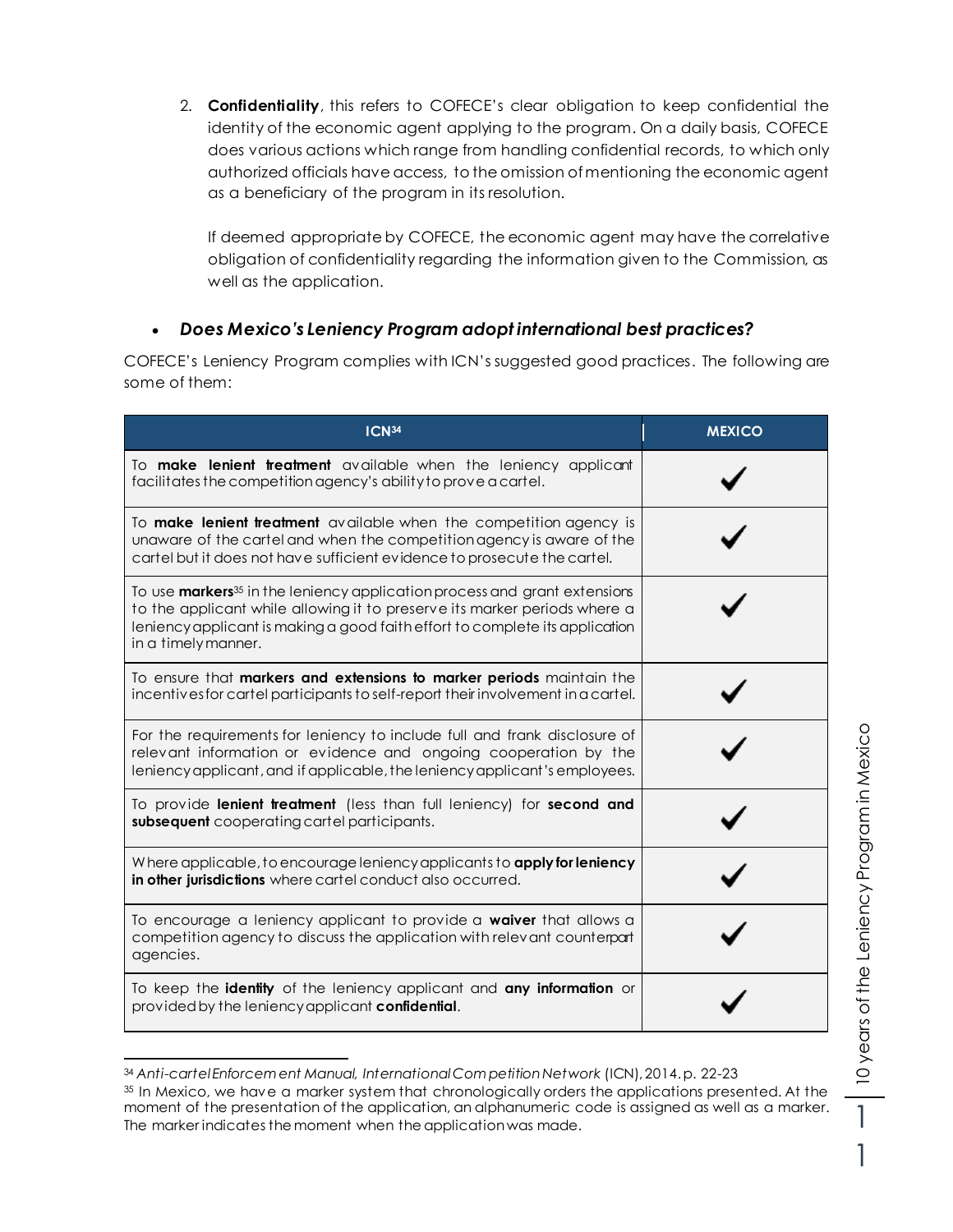| To have maximum <b>transparency and certainty</b> with respect to the<br>requirements for leniency and the application of policies, procedures, the<br>conditions for granting leniency and responsibilities and contact<br>information for competition agency officials. |  |
|---------------------------------------------------------------------------------------------------------------------------------------------------------------------------------------------------------------------------------------------------------------------------|--|
| In a parallel system, it is important that the application of the leniency<br>policy for civil and criminal cartel conduct is clearly articulated.                                                                                                                        |  |
| To ask leniency applicants if they have applied for leniency in other<br><b>jurisdictions</b> , and if so, what conditions, if any, have been imposed?                                                                                                                    |  |
| To <b>encourage leniency</b> applications through education and awareness<br>campaigns.                                                                                                                                                                                   |  |

# **VIII. Relevant facts of Mexico's Leniency Program: figures since its implementation**

### *Real efficiency of the Leniency Program*

Data in Mexico shows that until September 2016, we have received a total of 113 applications to the leniency program. From these applications 52.2% corresponds to international economic agents and 47.8% to national economic agents. The analysis of the evolution in the managing of applications to the program is divided into the following stages:

### **i. Beginning of the Leniency Program (2006-2010)**

As mentioned before, with the amendment in 2006 the leniency program was created. It was strengthened with 2011's amendments. In the period from 2007 to 2010, 13.3% of the total applications to the program were presented.

#### **ii. Amendment of 2011**

From 2006 to 2012, 61 applications were registered, of which 45 were presented after the implementation of the amendments to the LFCE on April 2011, meaning that 42.6% of the total applications in the period from 2006 to 2012 were presented alone in 2012. This reflects a better knowledge and understanding of the program<sup>36</sup>.

One of the relevant aspects of 2011's amendment was the implementation of unannounced inspections; during this period we were able to appreciate an increase by 44.2% in the applications by international and national economic agents.

### **iii. COFECE's Autonomy (2013- to date)**

 $\overline{a}$ <sup>36</sup> Annual Report of the Federal Competition Commission (Mexican Antitrust Authority), 2012.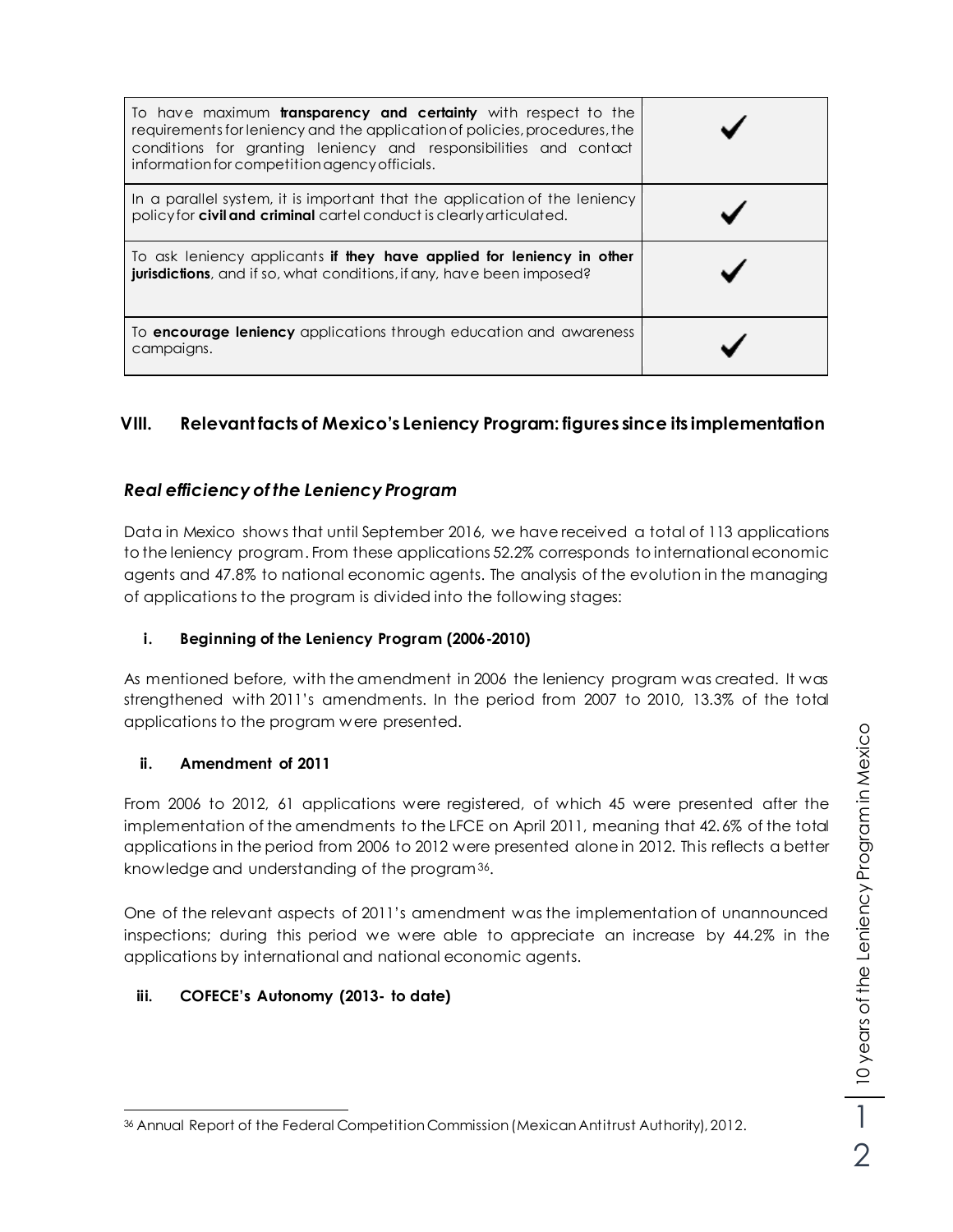Lastly, since the creation of COFECE as an autonomous body, 42.5% of all the applications presented to date correspond to the period from January 2014 to September 2016. In that period, national economic agents represent up to a 78.8% of the total applications.

Additionally, of the 113 applications presented, 54 correspond to applications presented by national economic agents. It should be noted that from 2014 to 2016, once COFECE was consolidated as an autonomous constitutional body, the number of applications from national economic agents was increased; reaching a 79.6% of the total applications.

Coupled with the above figures, 50.44% of the applications presented were *first in,* meaning economic agents that applied to the program before the other cartel members.



The following figure shows the evolution of the applications to the program:

Until September 2016, the total amount of applications (113) were related to the following sectors:

| Sector                                                              | Porcentage |
|---------------------------------------------------------------------|------------|
| Agriculture, forestry, livestock, fishing and hunting               | 2.70%      |
| <b>Retail trade</b>                                                 | 3.60%      |
| Manufacturing industries <sup>37</sup>                              | 64.86%     |
| Mass media information                                              | $0.90\%$   |
| <b>Health and social services</b>                                   | 10.81%     |
| Financial services and insurance                                    | 4.50%      |
| Real estate and rental of personal property and intangible services | 1.80%      |
| <b>Transportation and storage</b>                                   | 10.81%     |
| Total                                                               | 100%       |

 $\overline{a}$ <sup>37</sup> The automotive industry has presented most of the applications.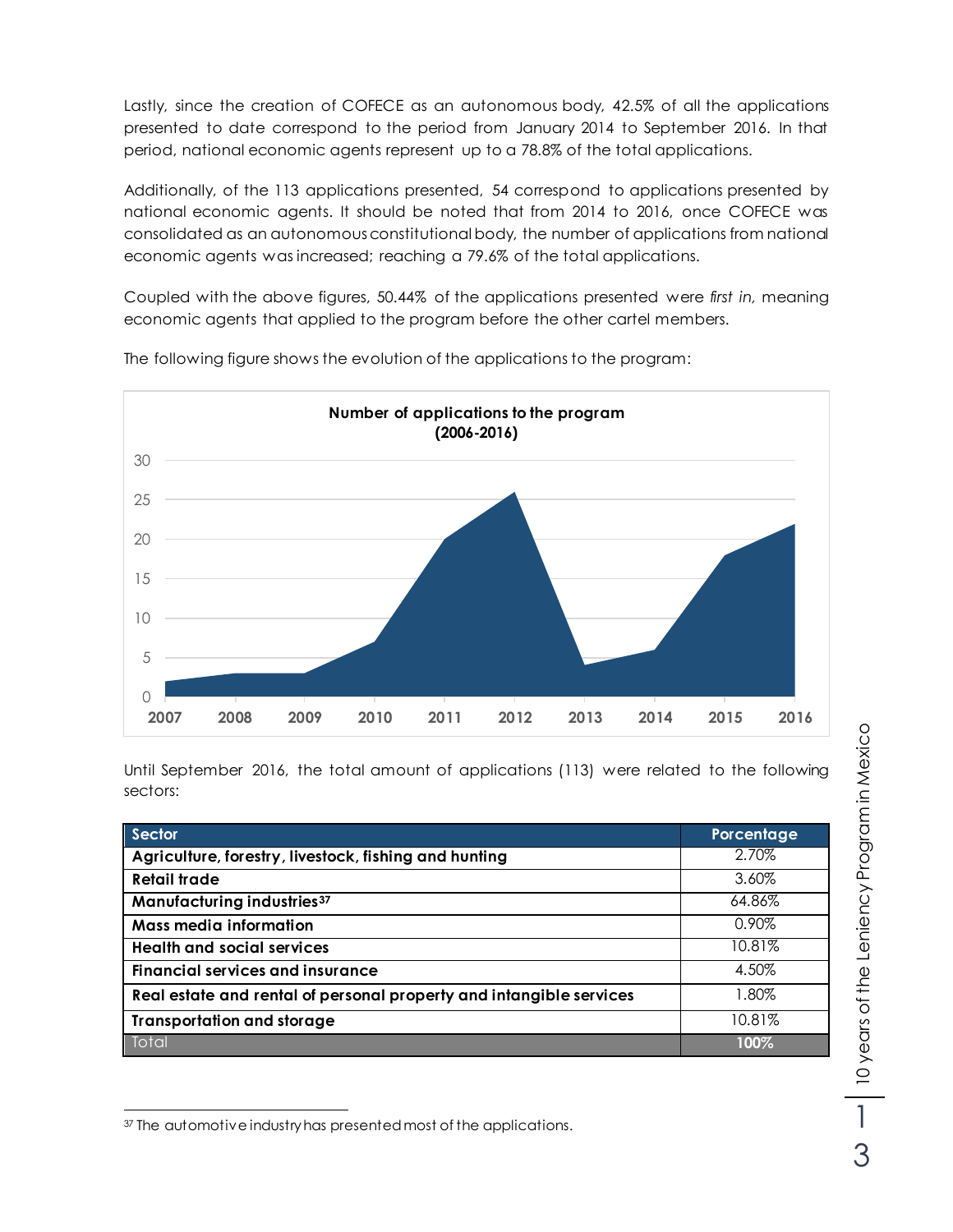Statistics show that of the 113 applications:

| Indicative                                                                                  | Porcentage |
|---------------------------------------------------------------------------------------------|------------|
| How many of the applications presented, since 2006 to date, have<br>helped detect a cartel? | 8.11%      |
| The number of investigations initiated ex officio, as a result of an<br>application         | 16.22 %    |
| How many applications were presented once the investigation had<br>started?                 | 10.81%     |
| How many of the applications presented ended up in penalties?                               | $6.31\%$   |

### **a.** *Analysis of sanctioned cases*

In this regard, seven (7) investigations where leniency applications have been presented have been sanctioned, with a total amount of the fines of MXN \$512, 331, 943.40 (five hundred and twelve million three hundred and thirty one thousand nine hundred and forty three Mexican Pesos, with 40 cents of Mexican peso), approximately USD \$28, 152, 891.13. Some of the most relevant cases, along with the investigated market are:

| <b>Investigated market</b>                                    | Date of Resolution |
|---------------------------------------------------------------|--------------------|
| <b>Hermetic Compressors</b>                                   | 02/25/2014         |
| Cargo transportation services in Baja California              | 09/08/2011         |
| Ballasts <sup>38</sup>                                        | 06/03/2011         |
| Passenger maritime transportation services in Quintana<br>Roo | 06/14/2011         |
| Passenger transportation services in Chiapas                  | 06/25/2015         |
| Air conditioning compressors                                  | 06/30/2016         |

It should be noted that the cases sanctioned by the Commission involve absolute monopolistic practices with national as well as with international scope. In this regard, a description of some of the most relevant cases sanctioned by the Commission in which applicants to the Leniency Program participated are described:

### **1. IO-002-2009: Hermetic Compressors**

As a result of the information provided by an economic agent through the Leniency Program, COFECO had sufficient evidence to initiate an *ex officio* investigation on June 10, 2009, identified under docket number IO-002-2009. The investigation was related to absolute monopolistic practices committed during the production, distribution and commercialization of hermetic compressors. Because of the nature of the agreement and its worldwide impact, in Brazil, United States, Canada and the European Union similar investigations were carried out simultaneously, such investigations also began with leniency applications.

 $\overline{a}$ <sup>38</sup> Devices used for the transformation and/or control of electric currents for illumination purposes.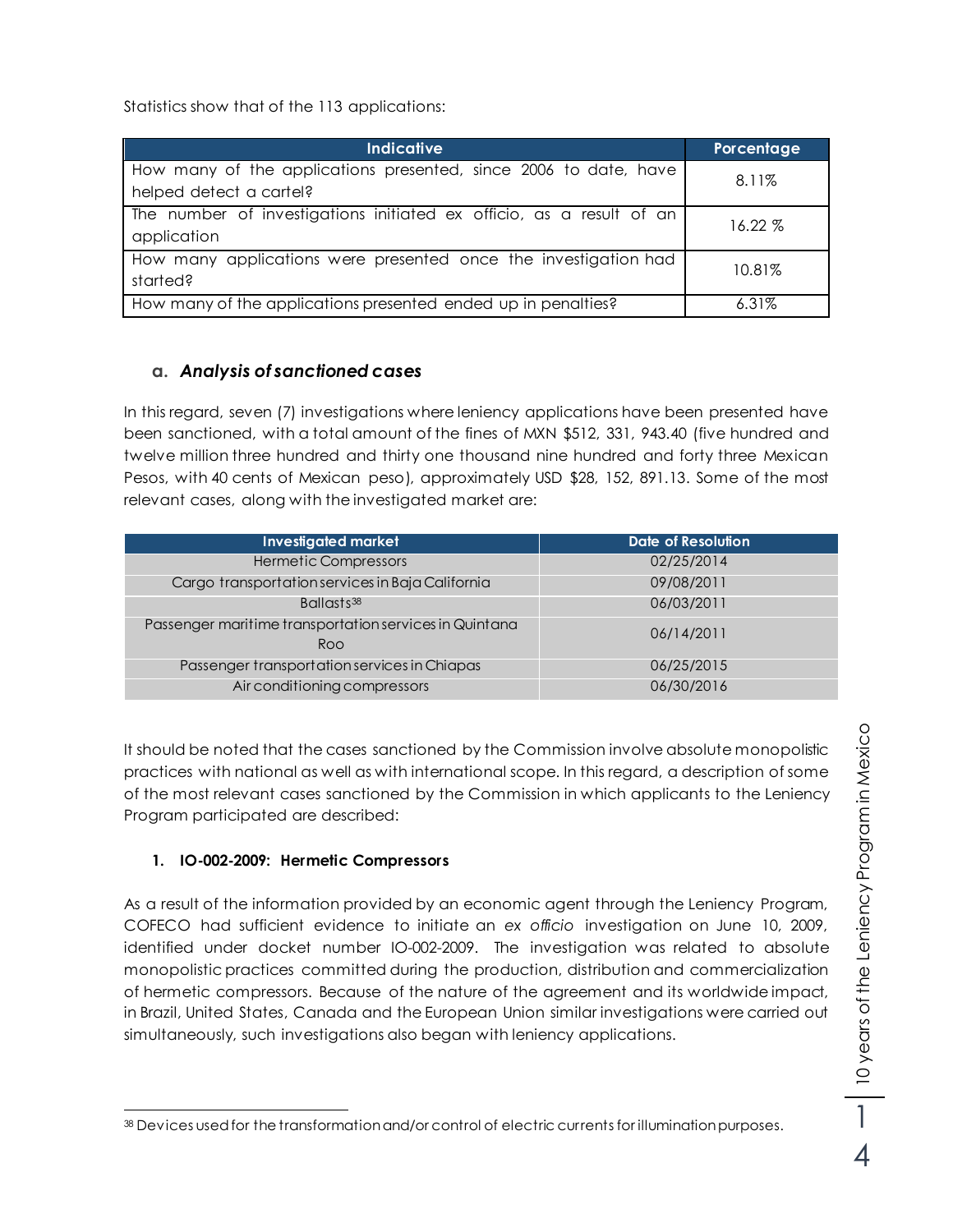During the investigation, it was determined that the investigated economic agents carried out arrangements to fix prices of hermetic compressors, mainly used for residential and commercial global sectors and it was determined that executives and employees of the involved economic agents exchanged information. Even though such exchange of information was personally made through phone calls, e-mails and meetings held in Brazil and Europe, the Mexican economy suffered its repercussions.

Due to the international nature of the resources and scope of the agreements, this was considered as an international cartel. In that regard, on February 25, 2015, the Board of the Commissioners determined that Whirlpool, ACC, Panasonic and Tecumseh Brazil engaged in absolute monopolistic practices, provided for in section I of Article 9 of the LFCE. Embraco Mexico, Embraco North America and Tecumseh Products Company were also held liable for facilitating or contributing, pursuant to section XI of Article 35 of the LFCE, the commission of absolute monopolistic practices provided for in Section I of Article 9 of the LFCE.

Seven companies were sanctioned, according to their economic capacity and role within the market, with a total amount of MXN\$223, 273,399.11, approximately USD\$16, 537,055.3539, fines imposed.

#### **2. IO-002-2011: Ballasts**

On April 4, 2011, COFECO began an ex officio investigation regarding the possible commission of absolute monopolistic practices within the production, distribution and commercialization of devices used for the transformation and/or control of electric currents for illumination purposes, commonly known as ballasts.

During the investigation, two applications to the Leniency Program were received. These applications helped prove the existence of the absolute monopolistic practices provided for in sections I and IV of Article 9 of the LFCE, consisting in price fixing and bid rigging.

During its investigation, the Commission uncovered that the investigated economic agents met during the investigated period, from April 4, 2011 to October 18, 2012, with the purpose of fixing and raising prices, as well as coordinating their bids or abstentions in public tenders.

During the trial like procedure, the involved economic agents were not able to challenge the conducts proved by the Commission and such procedure resulted in the imposition of fines. The Commission sanctioned those who participated as facilitators and those who acted in the name and on behalf of companies, as well as the companies themselves with a total amount of MXN\$119, 947,476.60, approximately USD \$9, 654, 730.6040.

After the Commission's decision, the sanctioned economic agents filed several appeals. However, in October 25, 2011, once all the procedures had been substantiated, the Commission's decision was confirmed by the Judicial Branch.

#### **3. IO-004-2012: Passenger transportation services in Chiapas**

 $\overline{a}$ <sup>39</sup> At an exchange rate of MXN\$13.50 per US dollar (average exchange rate for 2009).

<sup>40</sup> At an exchange rate of MXN\$12.42 per US dollar (average exchange rate for 2011).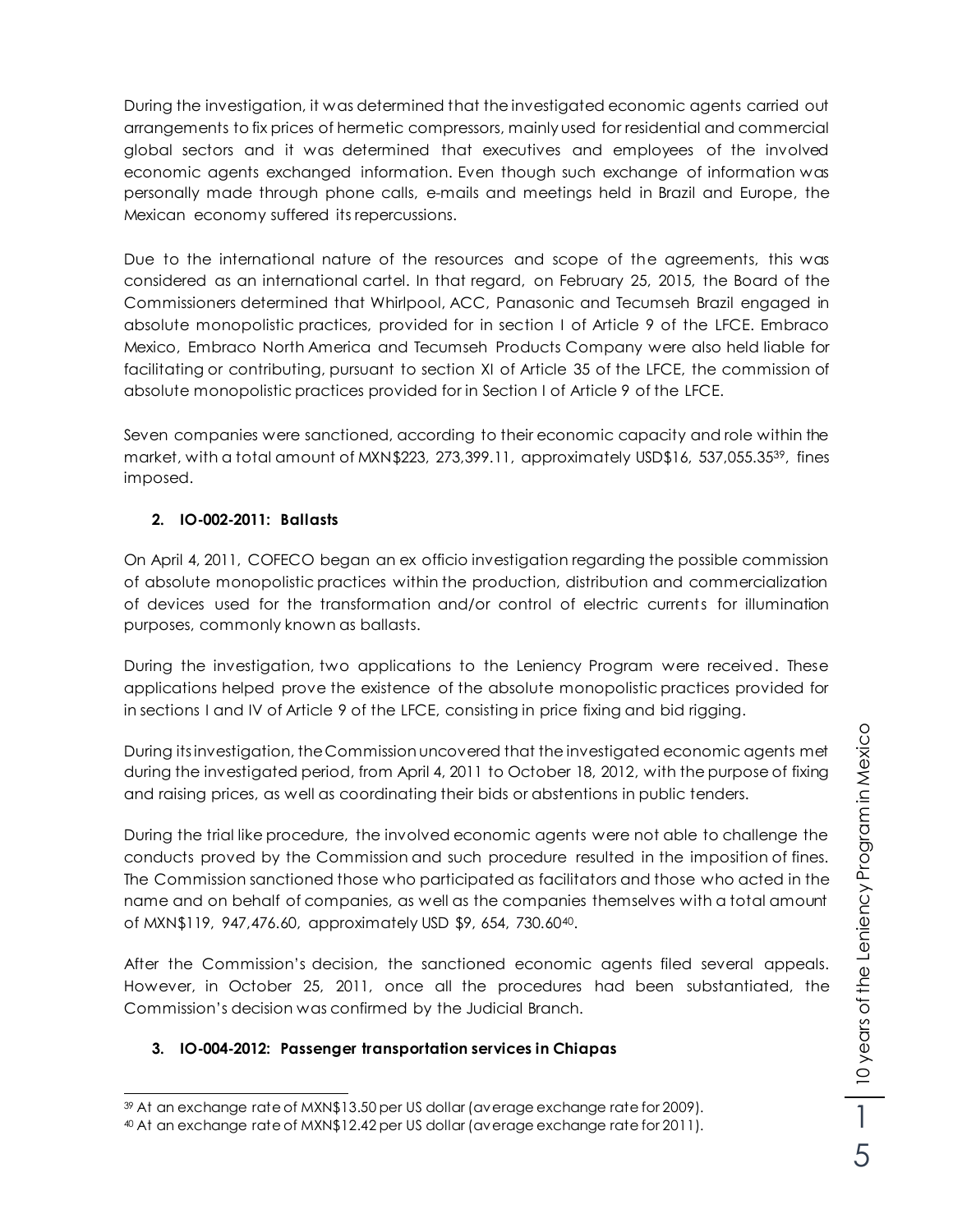On December 14, 2012, COFECO began an investigation regarding the possible commission of absolute monopolistic practices in the passenger transportation services market in Chiapas. The investigation concentrated in the analysis of eight collusive agreements that had as an object or effect to manipulate the sale price of transportation services in the State of Chiapas and to establish an obligation to not provide more than limited amount of transportation services in diverse sections of the Tuxtla-Comitán and Tuxtla-Tapachula routes.

In that regard, based on the information provided by the applicants to the Leniency Program and other elements gathered during the investigation, a statement of objections was issued. During the trial-like procedure the participants of the cartel could not challenge the evidence presented by the Commission. Thus, the existence of absolute monopolistic practices was proved. The Board of Commissioners considered that the, damages to the market were of approximately 43.8 million Mexican pesos and that prices of the Tuxtla-Tapachula route were artificially increased. In that regard, Commission imposed a total amount sanctions of MXN\$26,636,196.0041, approximately US\$2,022,060.3142.

## **IV. 10 years after the implementation of the Leniency Program: What are our challenges?**

## 1. **First challenge: damages suits (and consumers' compensation)**

In Mexico, the LFCE provides for the possibility of asserting a claim against economic agents demanding them to compensate the damages<sup>43</sup> suffered from a monopolistic practices or illicit concentration, regardless if the economic agent had applied to the Leniency Program. Up to this date, there have only been a few cases and only one has been successful<sup>44</sup>; so it has not been possible to assess the effects that such claims could have on the Leniency Program.

International experience shows that if an applicant to the Leniency Program contemplates the exemption not only of the fines and sanctions imposed by the competition authority, but also grants immunity from possible damage claims, the Leniency Program could become more

 $\overline{a}$ <sup>41</sup> It is noteworthy that the amount of the penalties corresponds to the economic capacity of the poster artists.

<sup>42</sup> At an exchange rate of MXN\$13.17 per US dollar (average exchange rate for 2012).

<sup>43</sup> Article 134 LFCE.

<sup>44</sup> In Mexico, during 2006, COFECO initiated an ex officio investigation regarding the possible bid rigging between pharmaceutical companies in bids conducted by Mexican Institute of Social Security (IMSS, for its acronym in Spanish). The investigation revealed that the patterns of postures and tender outcomes during 2003 and 2006, were a result of the cartel agreement. On April 8th, 2015, the Supreme Court of Justice of the Nation (SCJN, for its acronym in Spanish) confirmed the legality of COFECE's 2010 resolution, which demonstrated the responsibility of the defendants.

To calculate the damage this agreement caused to IMSS, COFECE performed an ex post evaluation during 2015, based on international best practices. The results of this evaluation show that, on average, IMSS paid an overprice of 22.9% in saline solution and 57.6% in human insulin during the time of the agreement, equivalent to an approximate of 622.7 million pesos, approximately 46 million dollars, (calculated with 2014's prices). As a result of SCJN's determination, IMSS filed a damages complaint for 800 million pesos. On October 2016, it was determined that IMSS will be remunerated in 2017.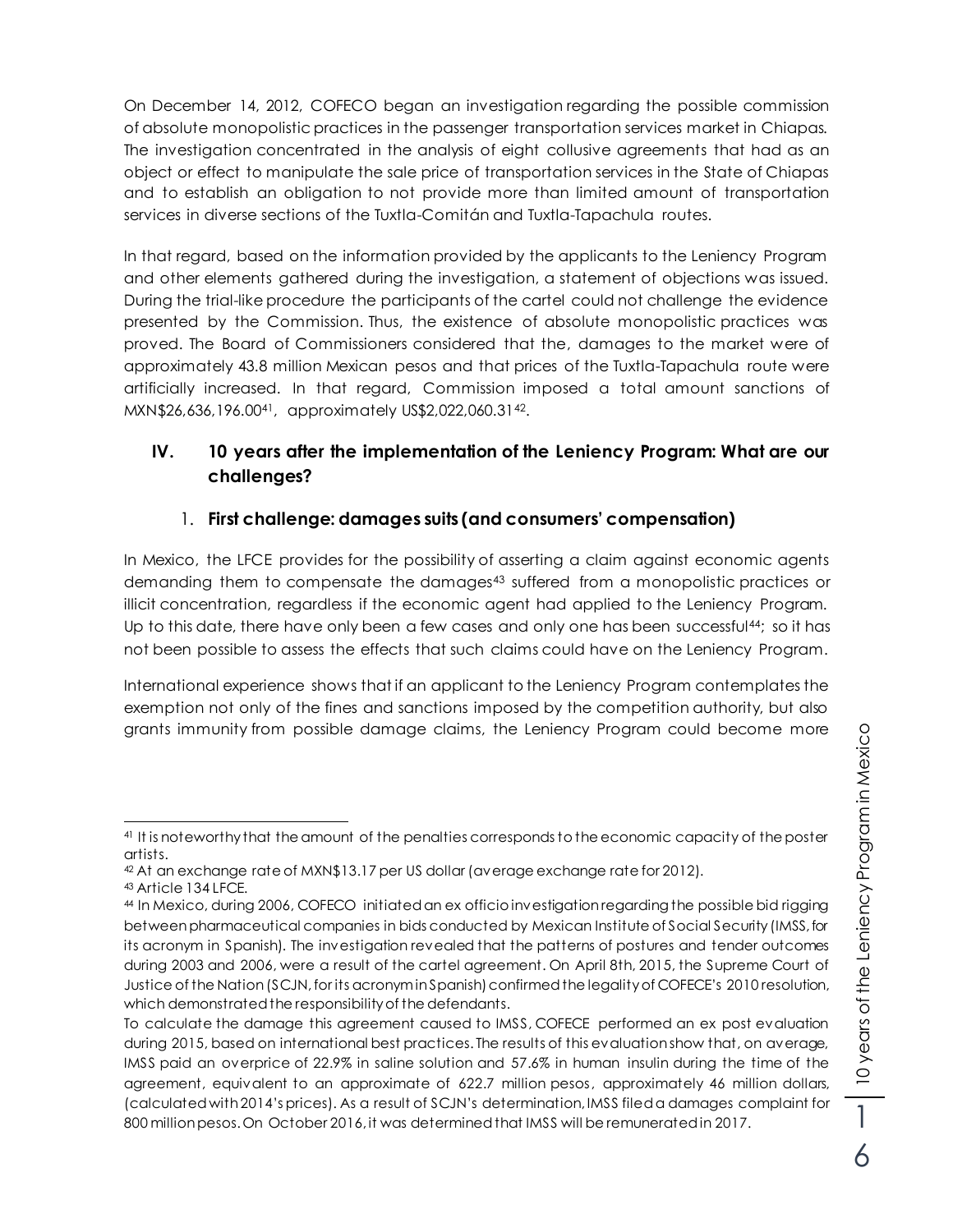effective45, due to the fact that more economic agents would be attracted by a greater benefit.

In the United States, for example, the affected parties can file a suit against the companies involved in an anticompetitive practice, and these shall pay up to treble damages (three times as much as the damages caused to consumers). However, the companies that apply to the leniency program and cooperate with the competition authorit y, particularly those who were granted immunity, may qualify to only be held liable for simple instead of treble damages<sup>46</sup>.

On the other hand, the European Commission has resolved that damages claims constitute an important contribution to maintain effective competition within the European Union47. However, the European Commission is aware that in spite of its promotion of damages claims this isa complex situation. This is due to the fact that providing information regarding economic agents in order to file such claims, on one hand could be considered as an infringement of European Union rules on protecting confidentiality and business secrets; and, on the other hand, the fear of leniency applications being disclosed could undermine the Leniency Program48.

Moreover, the European Court of Justice considered these issues in the *Pleoderer AG v Bundeskartellamt*49. In that case, the plaintiff demanded access not only to the file regarding the procedure carried out by the competition agency, but also to the file containing information of the Leniency Program. The Court considered, on one hand, the importance of Leniency Programs as a mechanism to discover cartels and that disclosing such information could undermine the effectiveness of the Program $50$ . On the other, it recognized the importance of affected parties being able to demand compensation for damages and losses. Finally, it was determined that all these considerations should be analysed in a case by case basis among with all the other relevant elements of each case<sup>51</sup>.

# **2. Second challenge: Cooperation with anticorruption authorities derived from the amendment to the national anticorruption system**

One of the biggest challenges of the competition culture consists in explaining to the public the difference between collusion and corruption. On one hand, corruption is a concept that involves illegal conducts carried out by public officers; meaning that a company or economic agent bribes a government official in order to obtain a benefit. Corrupt practices are: bribing officers; misappropriation of resources; influence peddling; abuse of office; and unlawful enrichment (among others).

<sup>51</sup> Op. Cit. p. 306.

l <sup>45</sup> *Leniency in Antitrust Enforcem ent: Theory and Practice*, Wils Wouter P.J., 2007, p. 57.

<sup>46</sup> *Frequently Asked Questions regarding the Antitrust Division's Leniency Program and Model Leniency Letters, Departm ent of Justice (DOJ)*, 2008 [https://www.justice.gov/atr/frequently-asked-questions](https://www.justice.gov/atr/frequently-asked-questions-regarding-antitrust-divisions-leniency-program)[regarding-antitrust-divisions-leniency-program.](https://www.justice.gov/atr/frequently-asked-questions-regarding-antitrust-divisions-leniency-program) Date: 12 de septiembre de 2016.

<sup>47</sup> Case C-453/99[2001] ECR I-6297, [2001] 5 CML 1058. Courage Ltd v Crehan.

*<sup>48</sup> Com petition Law*, Whish Richard and Bailey David, 2012, p. 305.

<sup>49</sup> Case C-360/09 [2011] ECR I-000 [2011] 5 CMLR 219.

*<sup>50</sup> Com petition Law*, Whish Richard and Bailey David, 2012, p. 306.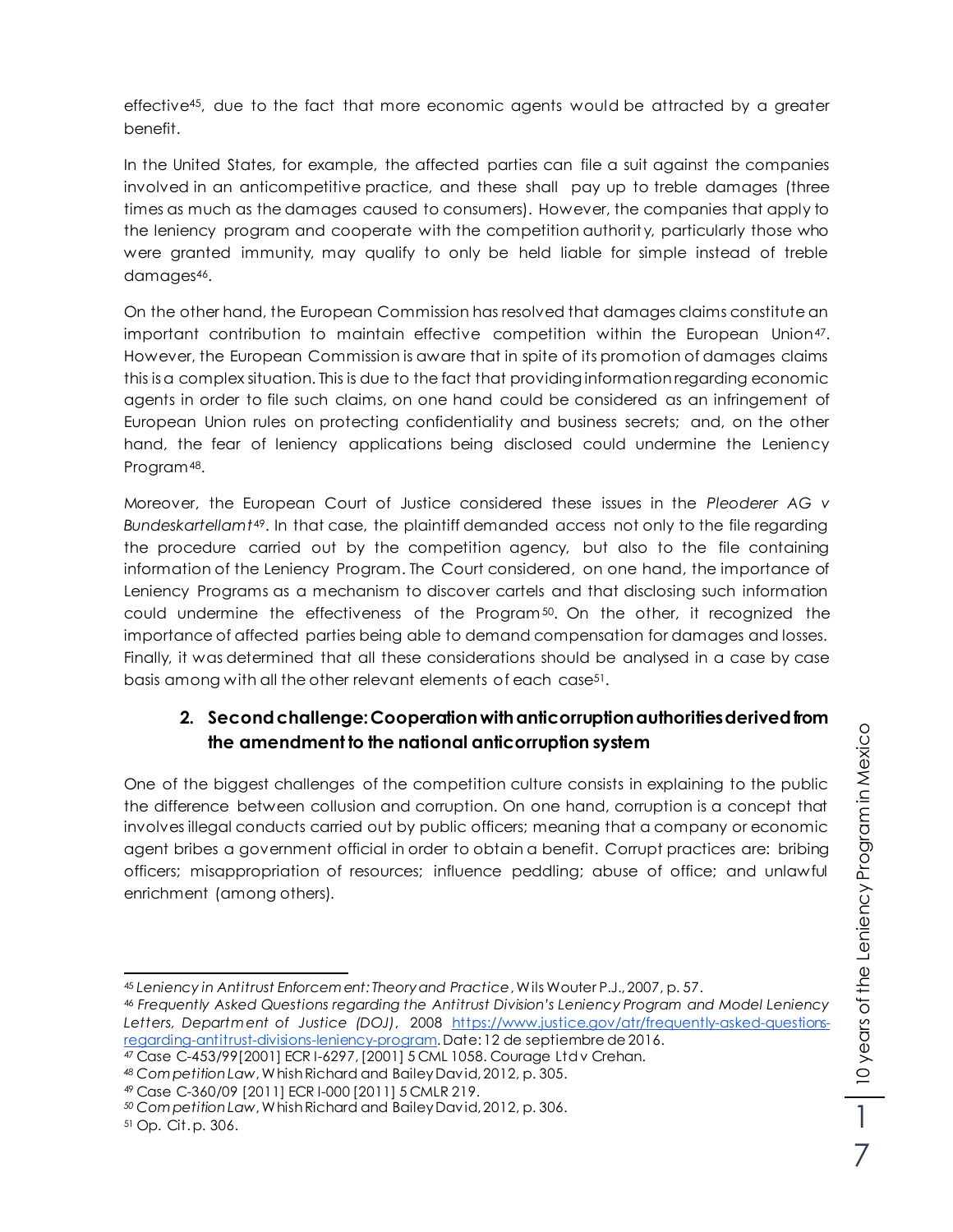10 years of the Leniency Program in Mexico 10 years of the Leniency Program in Mexico 8

On the other, collusion involves, at least, two economic agents that reach an agreement to limit or obstruct competition with their rivals. Therefore, corruption may imply a collusive conduct, but not the other way around.

Broadly, markets susceptible of collusive behaviours are those which have characteristics that could be risky for competition, such as: (1) there is a low number of competitors in the market; (2) there is little or no market access; (3) the market conditions are stable; 4) the market has little or no substitutes at all; and/or (5) there is limited or no technological development.

Currently, we are in a cyclical time for the implementation of these two concepts, which they are usually analyzed separately. The new National Anti-Corruption System was created on May 2015, in response to the badly perception related corruption in Mexico.

The National Anticorruption System has the objective to end the fragmentation between anticorruption institutions; however, it is important to recognize that both, collusion and corruption, generate market inefficiencies.

## **3. Third challenge: consolidating competition and reporting culture in Mexico**

International experience has determined that education and raising awareness of the Leniency program, as well as of Competition Law, play a decisive role in the establishment of a successful program52.According to the ICN, raising awareness between businessmen, consumers and the public are most important as this will eventually generate more applicants to the program. Likewise, the design and publishing of guidelines that may work as tools to foster access to the Leniency Program is strongly recommended.

In that regard, COFECE has published multiple guidelines on various subjects. Specifically, on June 26, 2015, the Guidelines on the Leniency and Immunity Program w ere approved by the Commission. These Guidelines comply with international standards as they invest the Leniency Program with clarity and certainty.

COFECE's institutional values are legality, impartiality, objectivity, transparency and excellence. In connection with the foregoing, COFECE is a modern agency that looks to perform its activities in a structured and organized fashion under the most rigorous efficiency, efficacy and quality standards; transmitting credibility and strengthening its prestige as a competition authority.

However, in order for a Leniency Program to work, an antitrust authority must do more than just publicize its policies and educate the public. It has to be willing to make the ultim ate sacrifice for transparency and the abdication of prosecutorial discretion.

## **V. Conclusions**

Leniency programs have been praised as an important step in the fight against international cartels. Experts agree that Leniency Programs should have key elements to motivate infringers

 $\overline{a}$ <sup>52</sup> *Anti-cartel Enforcem ent Manual*, ICN, 2014, p. 20.